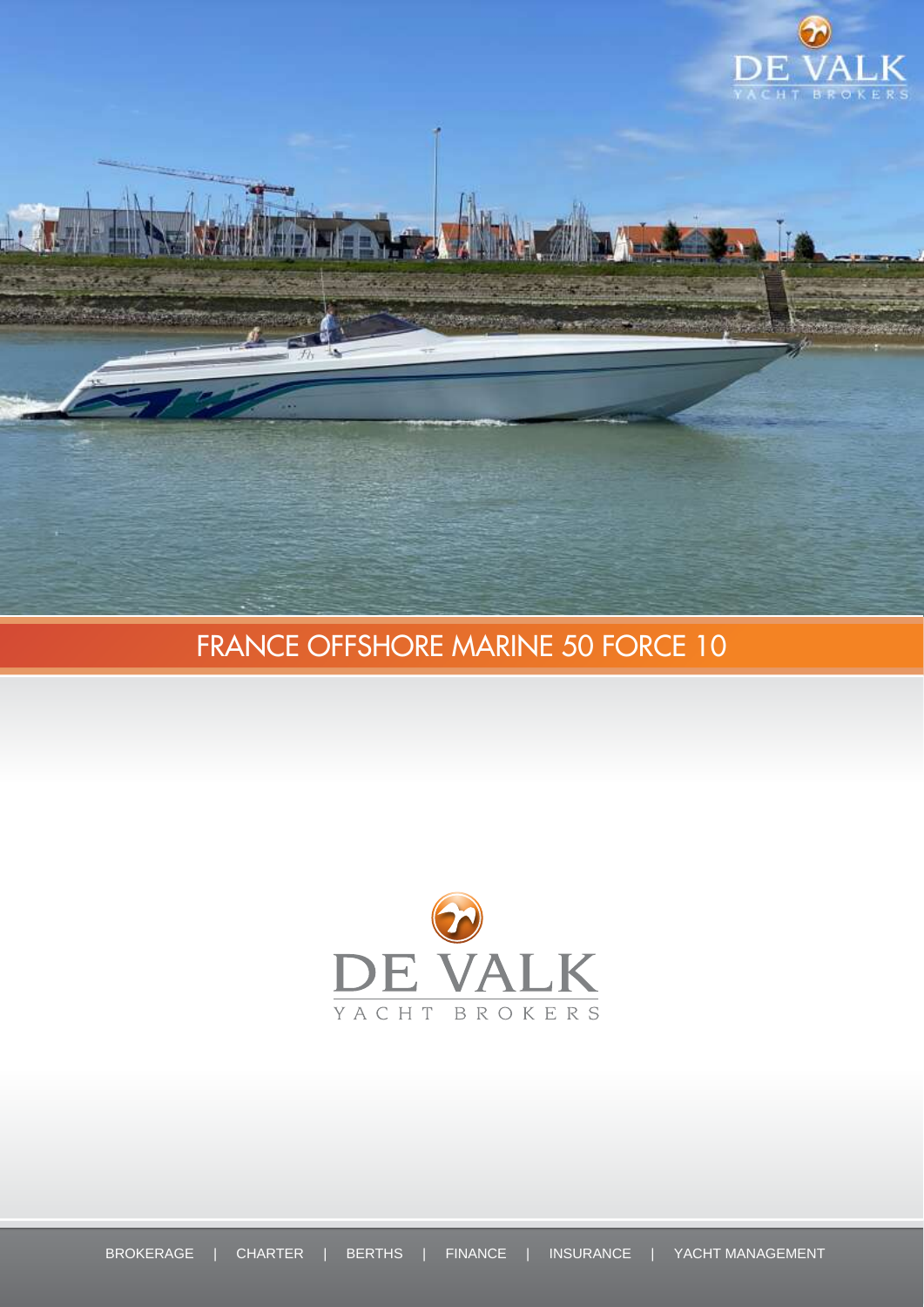#### **BROKER'S COMMENTS**

''This uniquely built France Offshore Marine 50 Force 10 powerboat is the ultimate vessel if you are a big fan of speed. This offshore powerboat is designed to sail at high speeds through rougher weather. The France Offshore 50 Force 10 is equipped with two strong V12 Baudouin diesel engines, each delivering 600hp. This offshore powerboat called "FLY" has an Arneson drive which was recently overhauled in 2020 for optimal performance. Are you looking for speed over water? Then make an appointment to come and see this France Offshore Marine Force 10.''

#### **SPECIFICATIONS**

| <b>Dimensions</b> | $15,24 \times 3,00 \times 0,50$ (m) | <b>Builder</b> | France Offshore Marine |
|-------------------|-------------------------------------|----------------|------------------------|
| <b>Built</b>      | 1997                                | Cabins         |                        |
| <b>Material</b>   | <b>GRP</b>                          | <b>Berths</b>  | 4                      |
| Engine(s)         | 2 x Baudouin VBTI600 diesel         | Hp/Kw          | 600 (hp), 441 (kw)     |
|                   | SOLD.                               | Lying          | not at sales office    |
|                   |                                     |                |                        |

#### **CONTACT**

| <b>Sales office</b> | De Valk Belgium   | <b>Telephone</b> | +3258680218       |
|---------------------|-------------------|------------------|-------------------|
| <b>Address</b>      | $\frac{1}{2}$     | <b>Fax</b>       | +31 355829019     |
|                     | 1401PT Nieuwpoort | E-mail           | belgium@devalk.nl |
|                     | <b>Belgium</b>    |                  |                   |

#### **DISCLAIMER**

These particulars are given in good faith as supplied but cannot be guaranteed and cannot be used for contracts.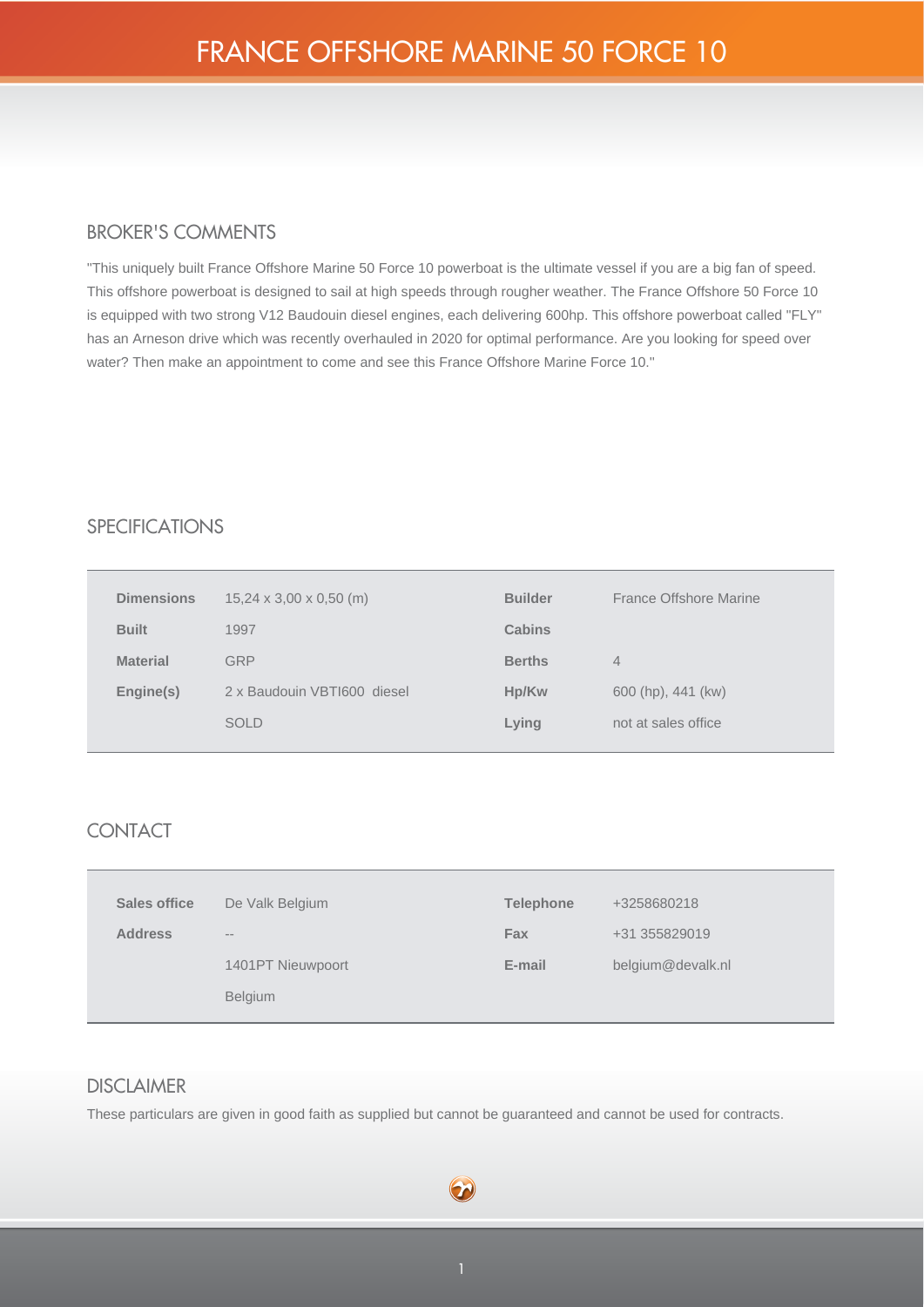## **GENERAL**

| <b>Model</b>                      | <b>FRANCE OFFSHORE MARINE 50 FORCE 10</b> |
|-----------------------------------|-------------------------------------------|
| <b>Type</b>                       | motor yacht                               |
| LOA(m)                            | 15,24                                     |
| Beam (m)                          | 3,00                                      |
| Draft (m)                         | 0,50                                      |
| Headroom (m)                      | 1,80                                      |
| <b>Year built</b>                 | 1997                                      |
| <b>Builder</b>                    | France Offshore Marine                    |
| Country                           | France                                    |
| Displacement (t)                  | 8                                         |
| CE norm                           | $\overline{A}$                            |
| <b>Hull material</b>              | <b>GRP</b>                                |
| <b>Hull colour</b>                | white                                     |
| <b>Hull shape</b>                 | deep-V                                    |
| <b>Superstructure material</b>    | <b>GRP</b>                                |
| <b>Rubbing strake</b>             | aluminum                                  |
| Deck material                     | <b>GRP</b>                                |
| Deck finish                       | paint                                     |
| <b>Superstructure deck finish</b> | paint                                     |
| <b>Cockpit deck finish</b>        | paint                                     |
| Antifouling (year)                | + ероху (2020)                            |
| <b>Deckhatch</b>                  | ves                                       |
| Fuel tank (litre)                 | stainless steel 1800                      |
| Level indicator (fuel tank)       | yes                                       |
| <b>Freshwater tank (litre)</b>    | stainless steel 250                       |
| <b>Wheel steering</b>             | hydraulic                                 |

#### **ACCOMMODATION**

**Berths 4**

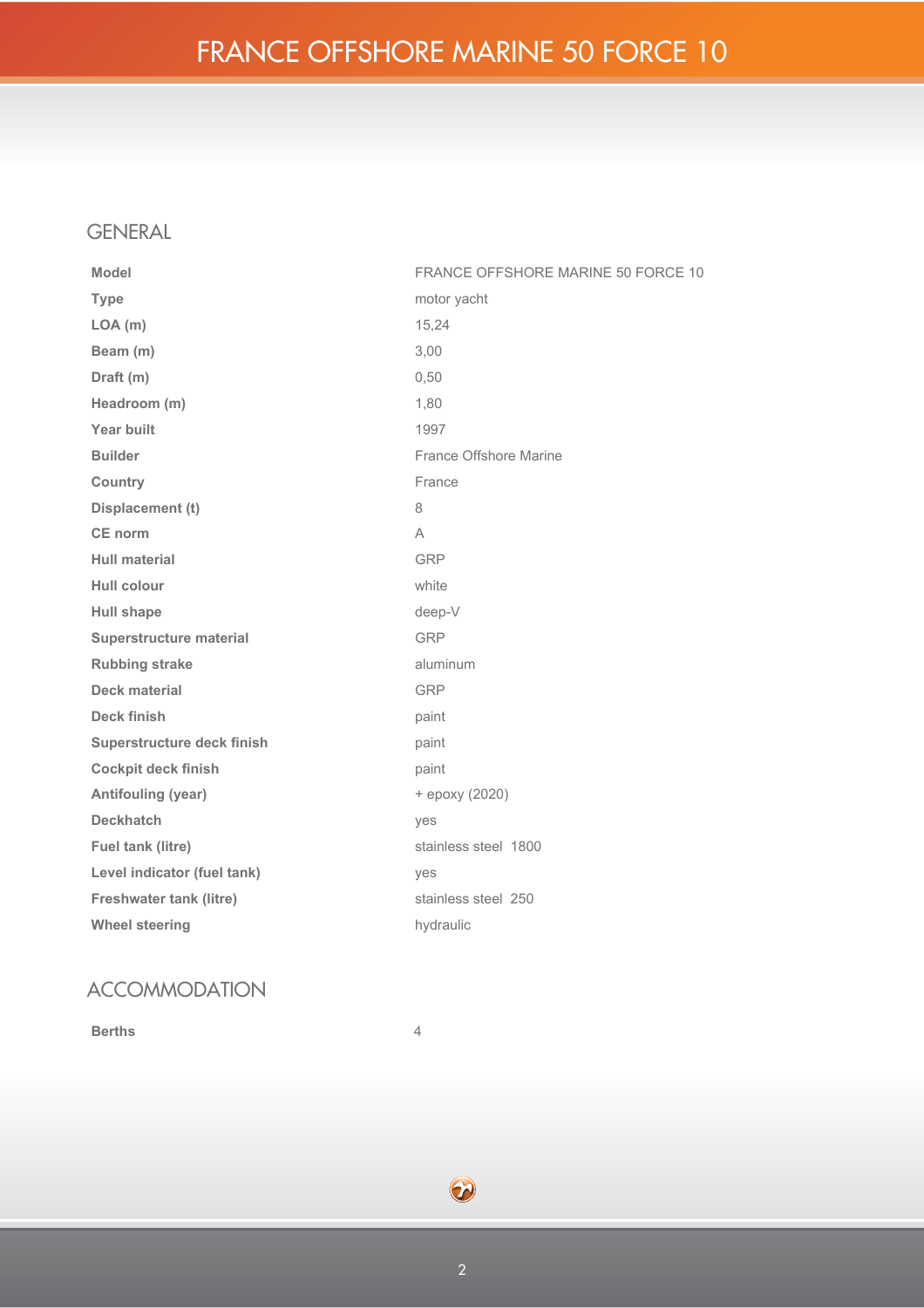| Floor                   | carpet             |
|-------------------------|--------------------|
| Saloon                  | yes                |
| Headroom saloon (m)     | 1.80               |
| Galley                  | ves                |
| Countertop              | plastic            |
| <b>Sink</b>             | stainless steel    |
| Cooker                  | induction (2016)   |
| <b>Fridge</b>           | (2016)             |
| <b>Hot water system</b> | $220V + engine$    |
| Water pressure system   | electrical         |
| <b>Owners cabin</b>     | double bed         |
| Bed length (m)          | $2.00 \times 2.00$ |
| Wardrobe                | shelves            |
| <b>Bathroom</b>         | shared             |
| <b>Toilet</b>           | shared             |
| <b>Toilet system</b>    | electric           |
| Wash basin              | in the bathroom    |
| <b>Shower</b>           | shared             |
| Bed length (m)          | 2x 2.50 x 0.70     |

### **MACHINERY**

| No of engines      | $\overline{2}$ |
|--------------------|----------------|
| <b>Make</b>        | Baudouin       |
| <b>Type</b>        | <b>VBTI600</b> |
| <b>HP</b>          | 600            |
| kW                 | 441,00         |
| Fuel               | diesel         |
| Year installed     | 1997           |
| Year of overhaul   | 2000           |
| Maximum speed (kn) | 55             |
|                    |                |

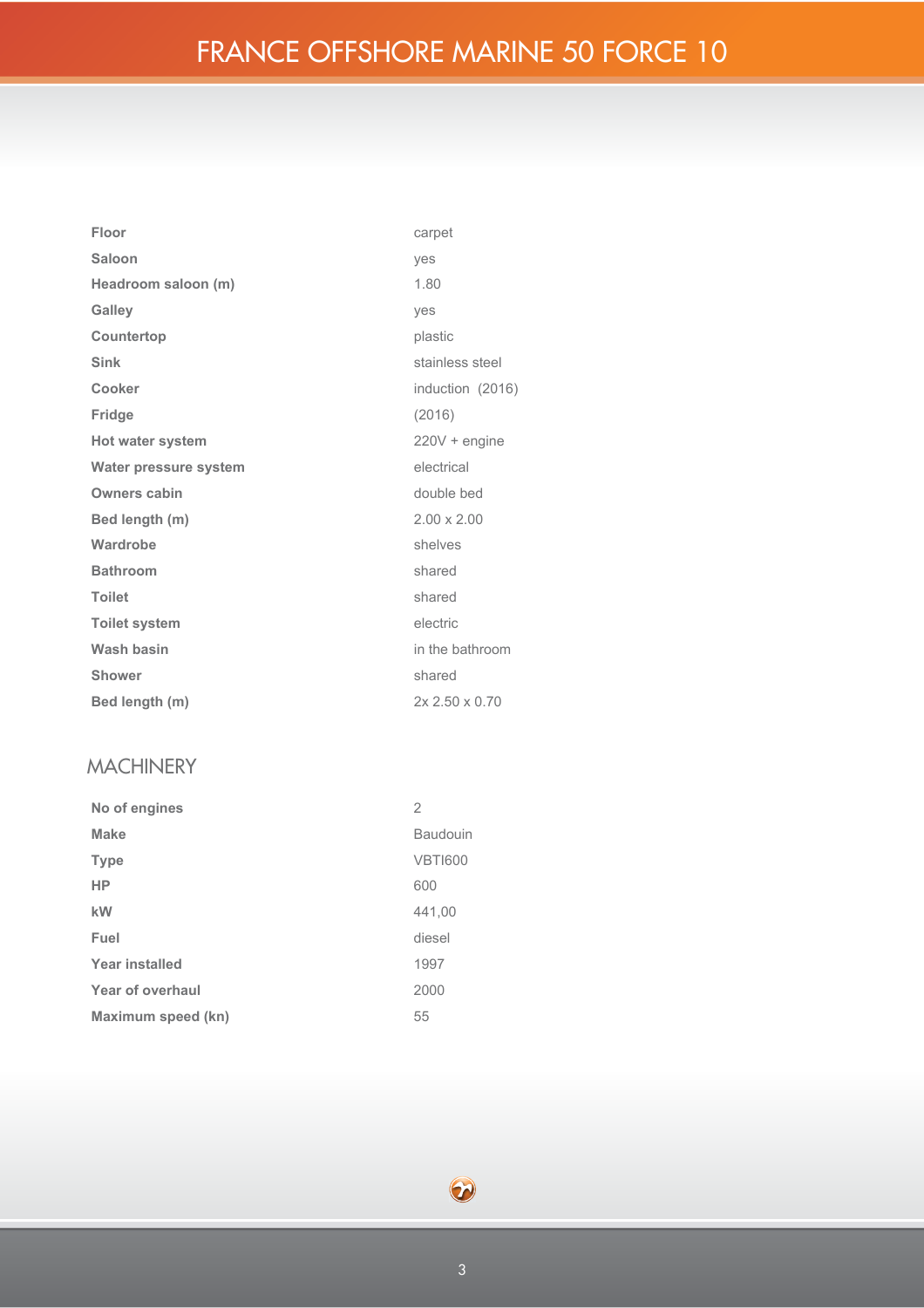| <b>Cruising speed (kn)</b>      | 40                                  |
|---------------------------------|-------------------------------------|
| <b>Engine hours</b>             | 200                                 |
| <b>Engine cooling system</b>    | freshwater heat exchanger           |
| <b>Drive</b>                    | surface drive                       |
| <b>Engine controls</b>          | bowden cable                        |
| Gearbox                         | hydraulic Twin Disc IRM 320 PL1 1/1 |
| <b>Exhaust</b>                  | watercooled                         |
| <b>Propeller type</b>           | fixed                               |
| <b>Propeller blades</b>         | 4                                   |
| <b>Propeller shaft material</b> | stainless steel                     |
| <b>Shaft lubrication</b>        | oilbath                             |
| Electric bilge pump             | 24V/220V                            |
| <b>Electrical installation</b>  | 24V/220V                            |
| <b>Start battery</b>            | 2x 12V/225Ah (2016)                 |
| <b>Service battery</b>          | 2x 12V/225Ah (2016)                 |
| <b>Battery monitor</b>          | yes                                 |
| <b>Battery charger</b>          | 12V/50Ah Class Booster              |
| Shorepower                      | with cable                          |
| <b>Trimtabs</b>                 | (2020)                              |
| Extra info                      | Arneson drive overhauled (2020)     |
| Extra info                      | 12V battery for audio               |

## **NAVIGATION**

| <b>Compass</b>           | ves |
|--------------------------|-----|
| Log                      | ves |
| Rudder angle indicator   | ves |
| <b>Navigation lights</b> | ves |

### **EQUIPMENT**

**Fixed windscreen yes**



**4**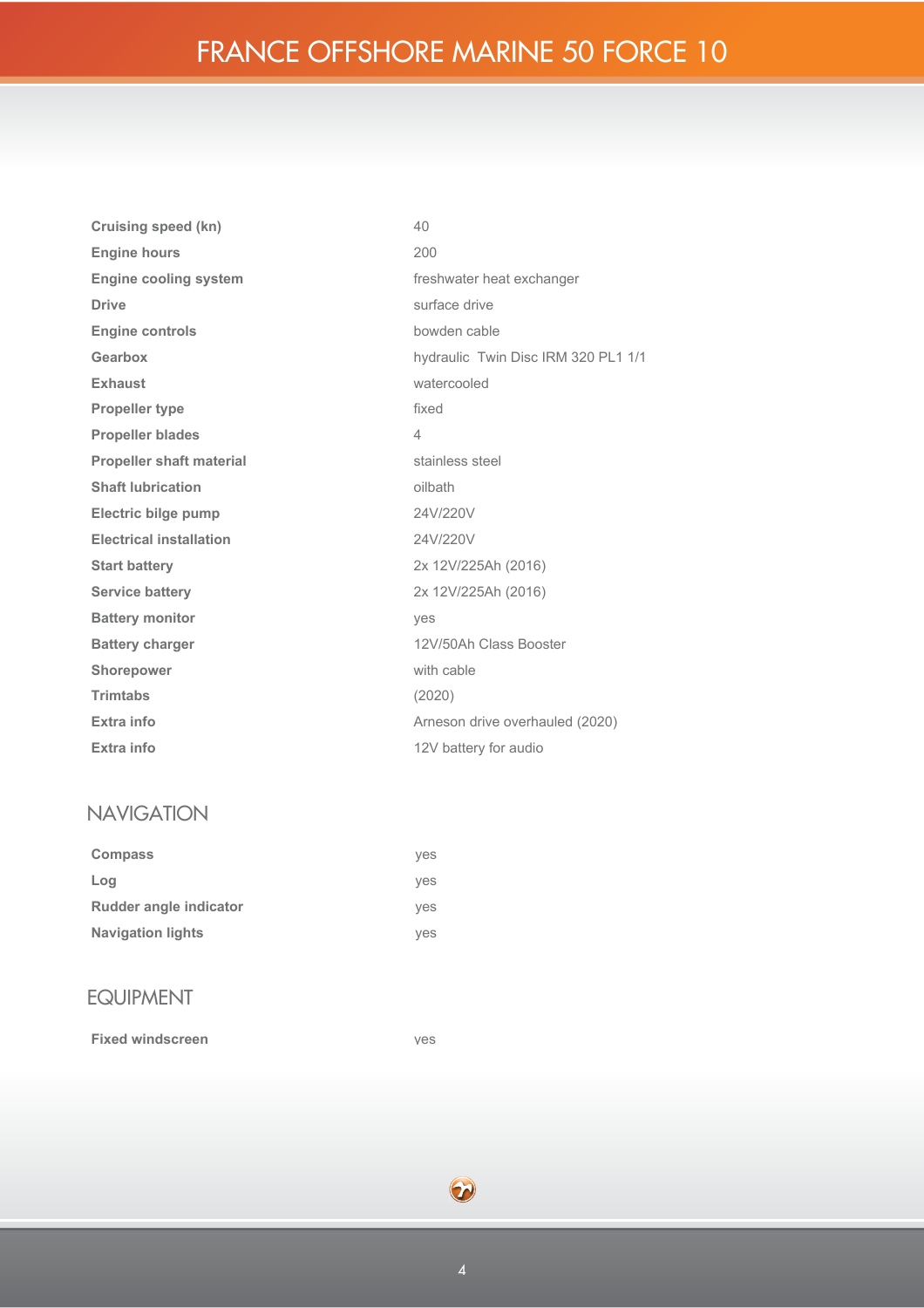# **[FRANCE OFFSHORE MARINE 50 FORCE 10](https://www.devalk.nl/en/yachtbrokerage/204459/FRANCE-OFFSHORE-MARINE-50-FORCE-10.html)**

| <b>Cockpit cover</b>         | yes                                     |
|------------------------------|-----------------------------------------|
| <b>Cockpit cushions</b>      | yes                                     |
| <b>Bathing platform</b>      | yes                                     |
| Deck shower                  | $W + C$                                 |
| Anchor                       | yes                                     |
| <b>Windlass</b>              | electrical                              |
| Capstan                      | yes                                     |
| Horn                         | electric                                |
| <b>Fenders</b>               | yes                                     |
| <b>Mooring lines</b>         | yes                                     |
| Radio-cd player              | Kenwood + 2x MAC 2100 amplifier (1200W) |
| <b>iPod connection</b>       | yes                                     |
| <b>Surround Sound System</b> | yes                                     |
| Sub-woofer                   | yes                                     |
| <b>Cockpit speakers</b>      | yes                                     |
| <b>Speakers in salon</b>     | yes                                     |
| Extra info                   | Solar cushions (2020)                   |

 $\bigodot$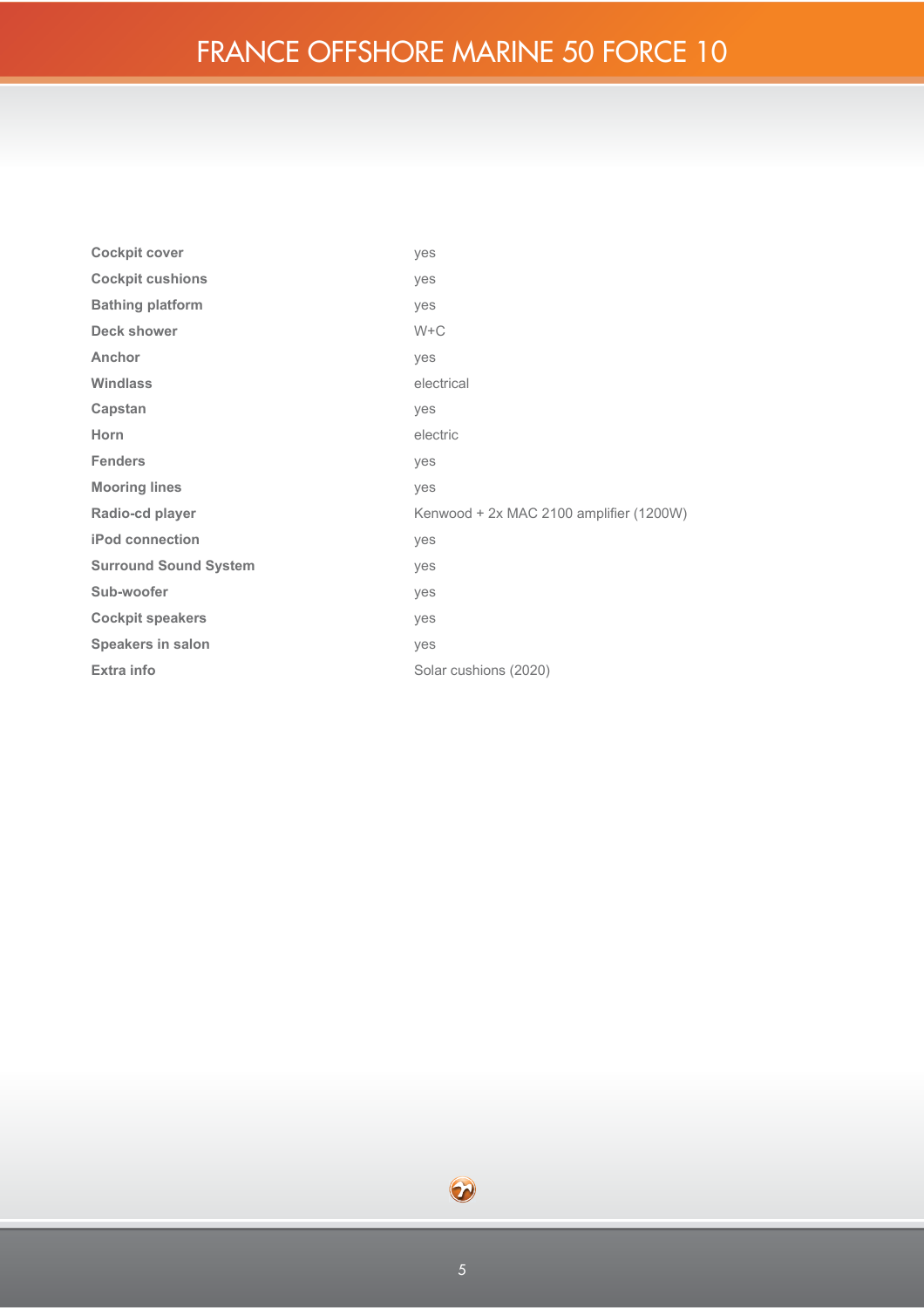# $15$1&8(2)16+25(0$5,1(7))25&($



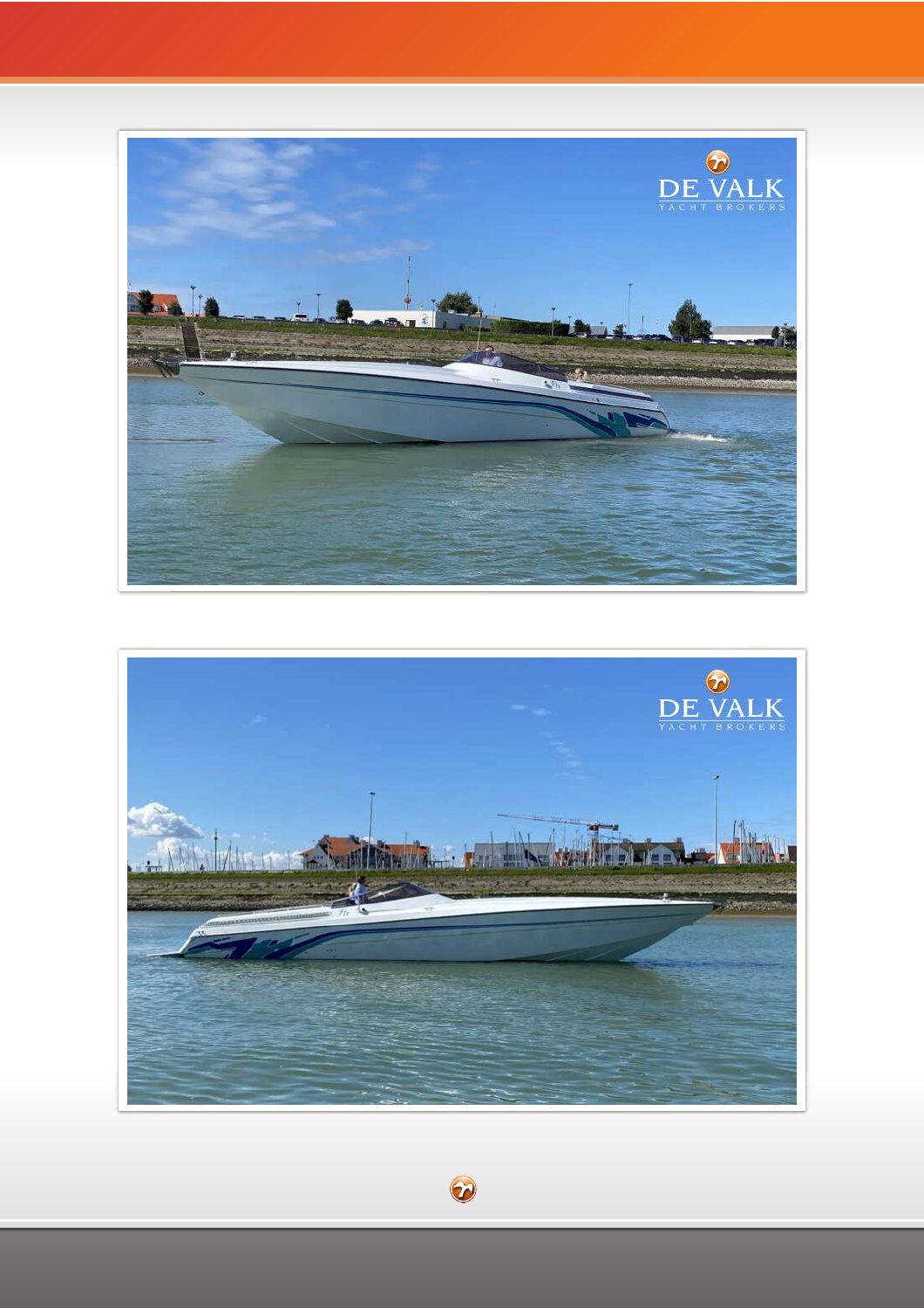| ---- |  |
|------|--|
|      |  |
|      |  |
|      |  |
|      |  |
|      |  |
|      |  |
|      |  |
|      |  |
|      |  |
|      |  |
|      |  |
|      |  |
|      |  |
|      |  |
|      |  |
|      |  |
|      |  |
|      |  |
|      |  |
|      |  |
|      |  |
|      |  |
|      |  |
|      |  |
|      |  |
|      |  |
|      |  |
|      |  |
|      |  |
|      |  |
|      |  |
|      |  |
|      |  |
|      |  |
|      |  |
|      |  |
|      |  |
|      |  |
|      |  |
|      |  |
|      |  |
|      |  |
|      |  |
|      |  |
|      |  |
|      |  |
|      |  |
|      |  |
|      |  |
|      |  |
|      |  |
|      |  |
|      |  |
|      |  |
|      |  |
|      |  |
|      |  |
|      |  |

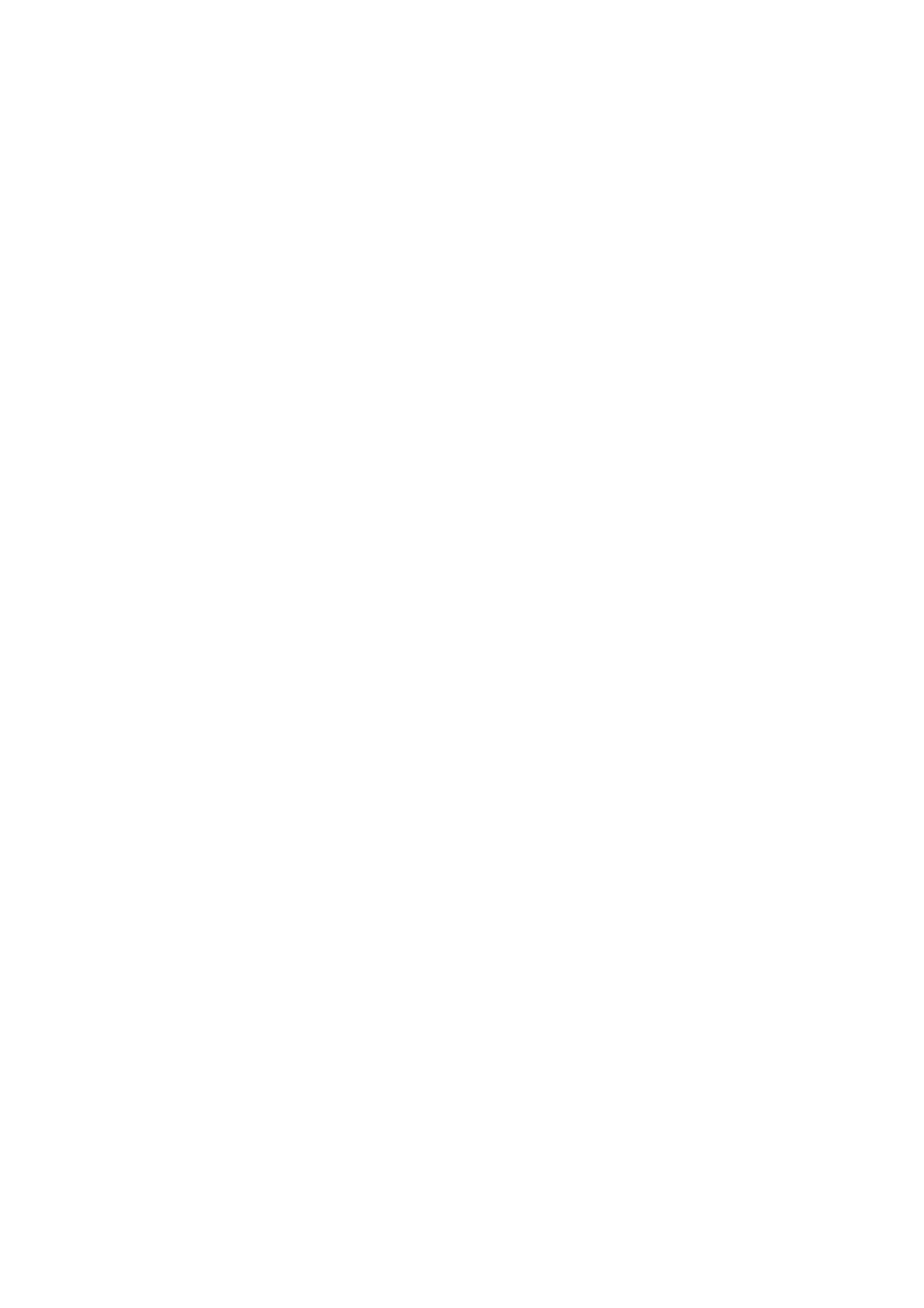| ---- |  |
|------|--|
|      |  |
|      |  |
|      |  |
|      |  |
|      |  |
|      |  |
|      |  |
|      |  |
|      |  |
|      |  |
|      |  |
|      |  |
|      |  |
|      |  |
|      |  |
|      |  |
|      |  |
|      |  |
|      |  |
|      |  |
|      |  |
|      |  |
|      |  |
|      |  |
|      |  |
|      |  |
|      |  |
|      |  |
|      |  |
|      |  |
|      |  |
|      |  |
|      |  |
|      |  |
|      |  |
|      |  |
|      |  |
|      |  |
|      |  |
|      |  |
|      |  |
|      |  |
|      |  |
|      |  |
|      |  |
|      |  |
|      |  |
|      |  |
|      |  |
|      |  |
|      |  |
|      |  |
|      |  |
|      |  |
|      |  |
|      |  |
|      |  |
|      |  |

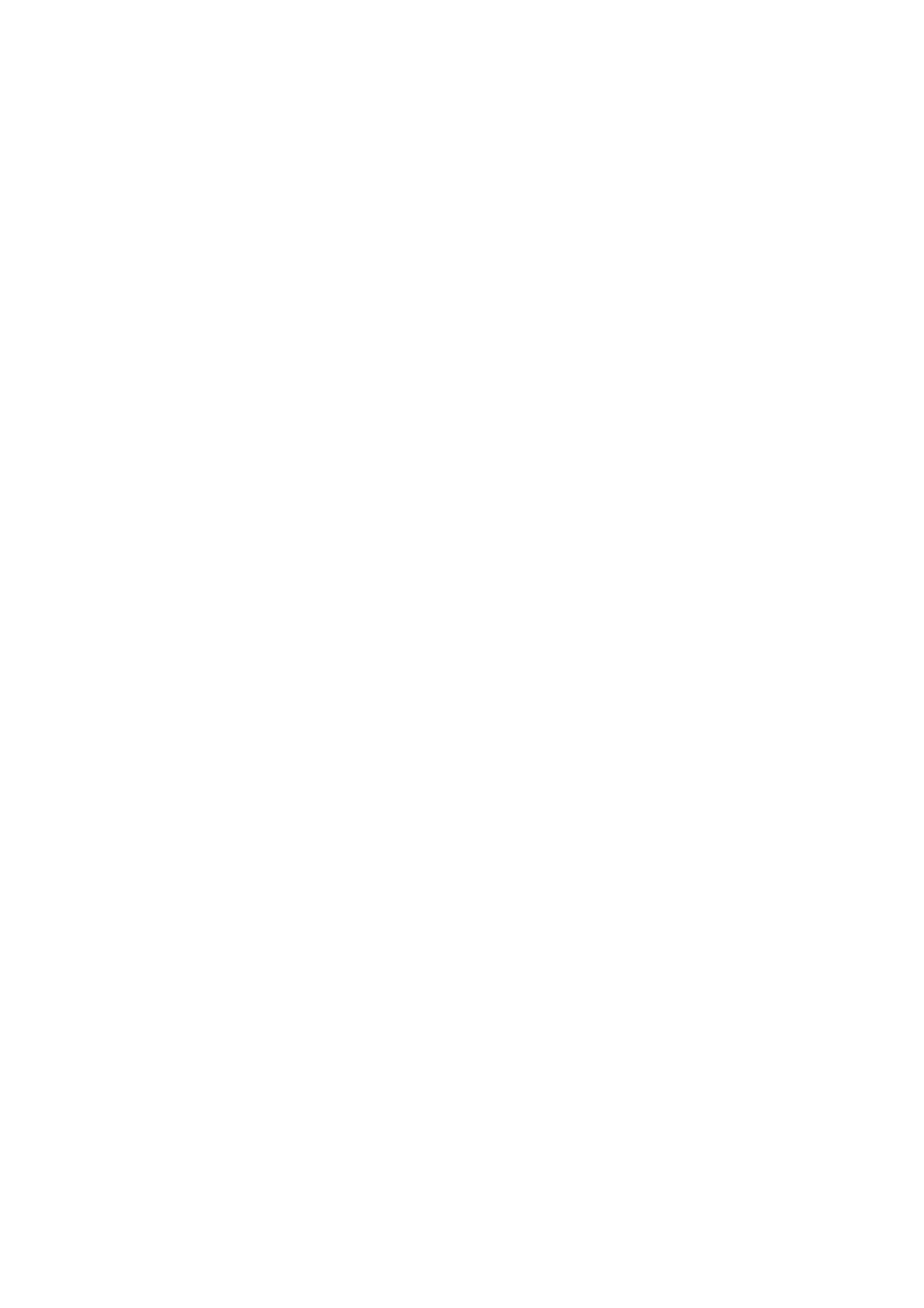| ---- |  |
|------|--|
|      |  |
|      |  |
|      |  |
|      |  |
|      |  |
|      |  |
|      |  |
|      |  |
|      |  |
|      |  |
|      |  |
|      |  |
|      |  |
|      |  |
|      |  |
|      |  |
|      |  |
|      |  |
|      |  |
|      |  |
|      |  |
|      |  |
|      |  |
|      |  |
|      |  |
|      |  |
|      |  |
|      |  |
|      |  |
|      |  |
|      |  |
|      |  |
|      |  |
|      |  |
|      |  |
|      |  |
|      |  |
|      |  |
|      |  |
|      |  |
|      |  |
|      |  |
|      |  |
|      |  |
|      |  |
|      |  |
|      |  |
|      |  |
|      |  |
|      |  |
|      |  |
|      |  |
|      |  |
|      |  |
|      |  |
|      |  |
|      |  |
|      |  |

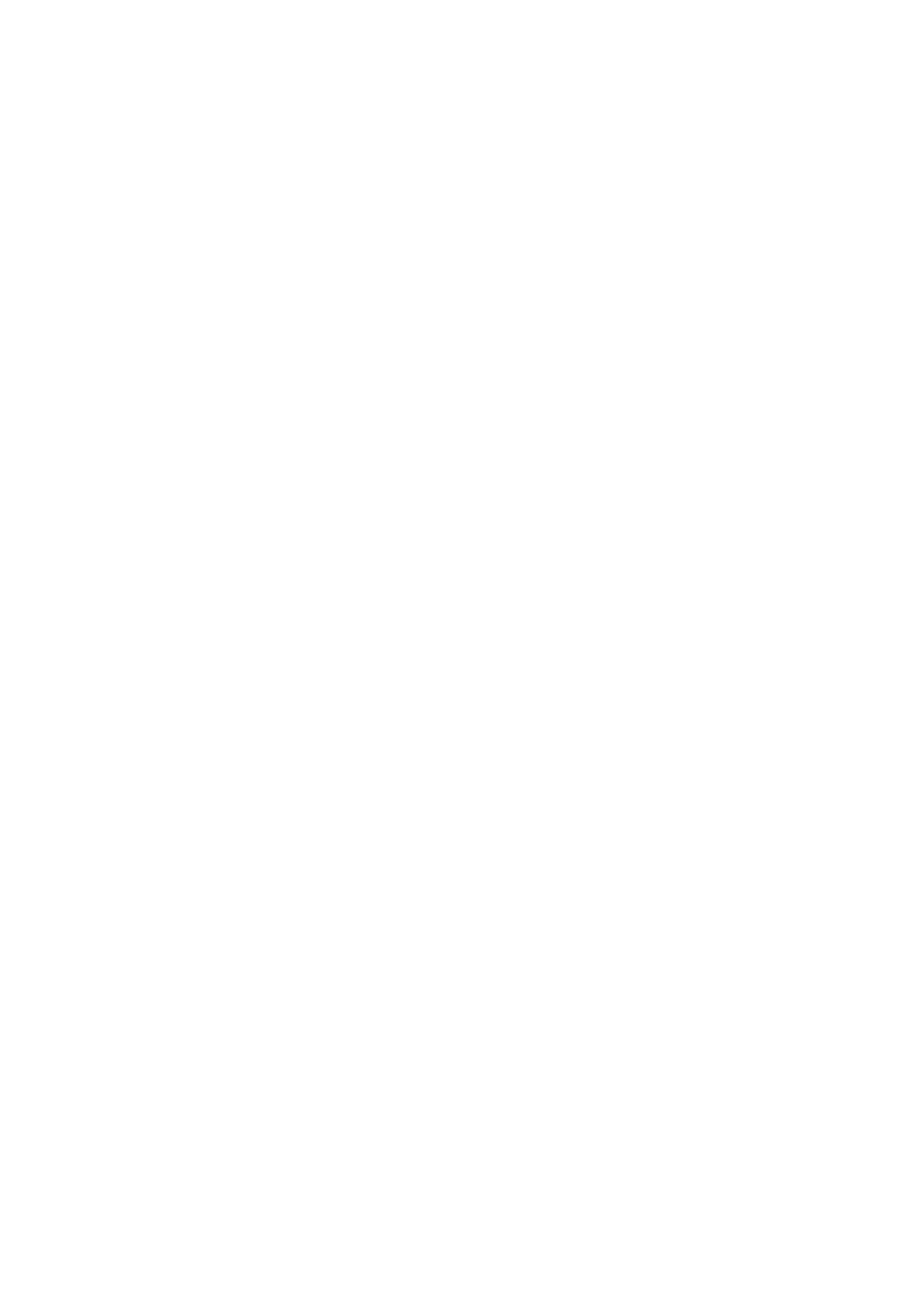| ---- |  |
|------|--|
|      |  |
|      |  |
|      |  |
|      |  |
|      |  |
|      |  |
|      |  |
|      |  |
|      |  |
|      |  |
|      |  |
|      |  |
|      |  |
|      |  |
|      |  |
|      |  |
|      |  |
|      |  |
|      |  |
|      |  |
|      |  |
|      |  |
|      |  |
|      |  |
|      |  |
|      |  |
|      |  |
|      |  |
|      |  |
|      |  |
|      |  |
|      |  |
|      |  |
|      |  |
|      |  |
|      |  |
|      |  |
|      |  |
|      |  |
|      |  |
|      |  |
|      |  |
|      |  |
|      |  |
|      |  |
|      |  |
|      |  |
|      |  |
|      |  |
|      |  |
|      |  |
|      |  |
|      |  |
|      |  |
|      |  |
|      |  |
|      |  |
|      |  |

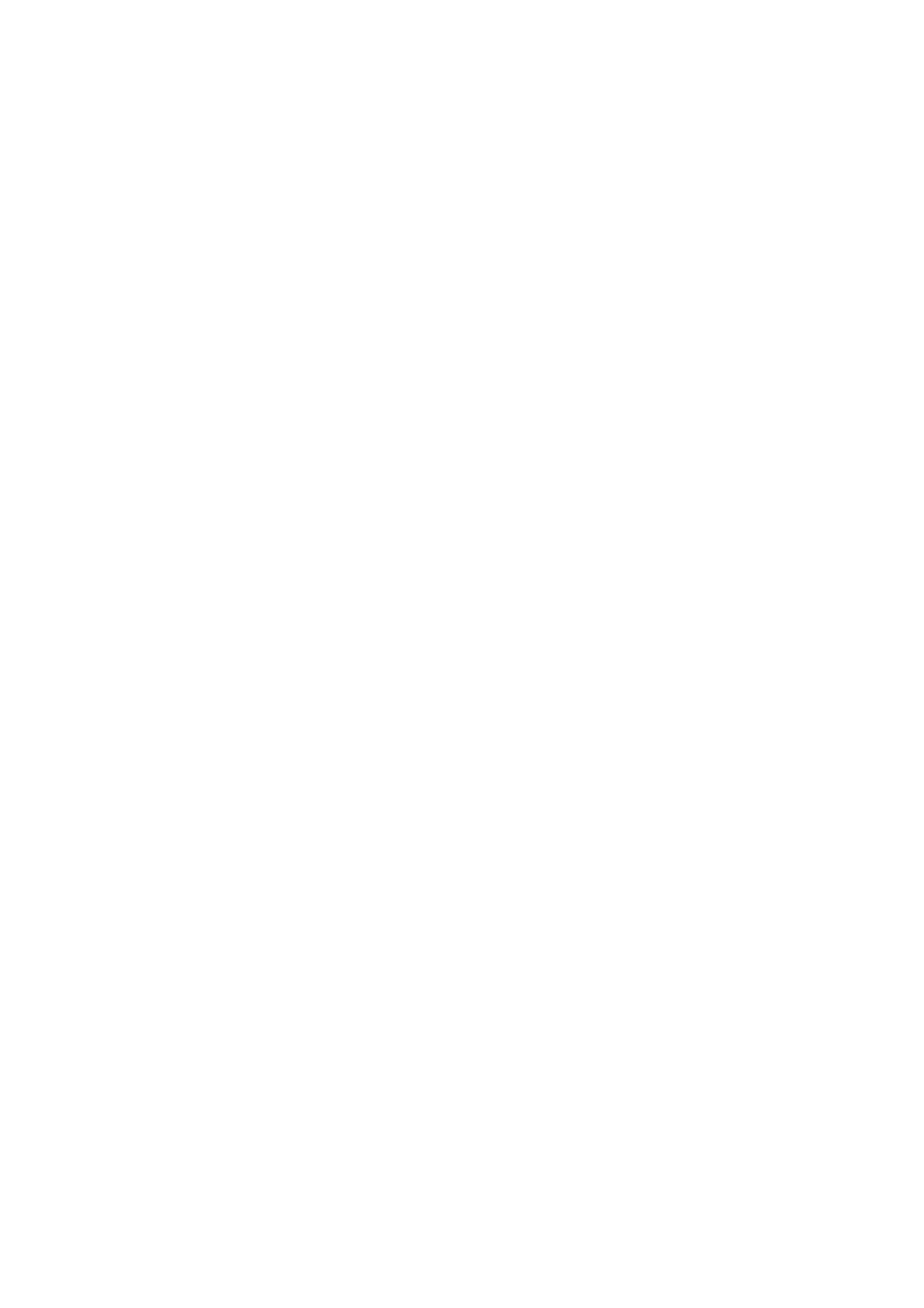| ---- |  |
|------|--|
|      |  |
|      |  |
|      |  |
|      |  |
|      |  |
|      |  |
|      |  |
|      |  |
|      |  |
|      |  |
|      |  |
|      |  |
|      |  |
|      |  |
|      |  |
|      |  |
|      |  |
|      |  |
|      |  |
|      |  |
|      |  |
|      |  |
|      |  |
|      |  |
|      |  |
|      |  |
|      |  |
|      |  |
|      |  |
|      |  |
|      |  |
|      |  |
|      |  |
|      |  |
|      |  |
|      |  |
|      |  |
|      |  |
|      |  |
|      |  |
|      |  |
|      |  |
|      |  |
|      |  |
|      |  |
|      |  |
|      |  |
|      |  |
|      |  |
|      |  |
|      |  |
|      |  |
|      |  |
|      |  |
|      |  |
|      |  |
|      |  |
|      |  |

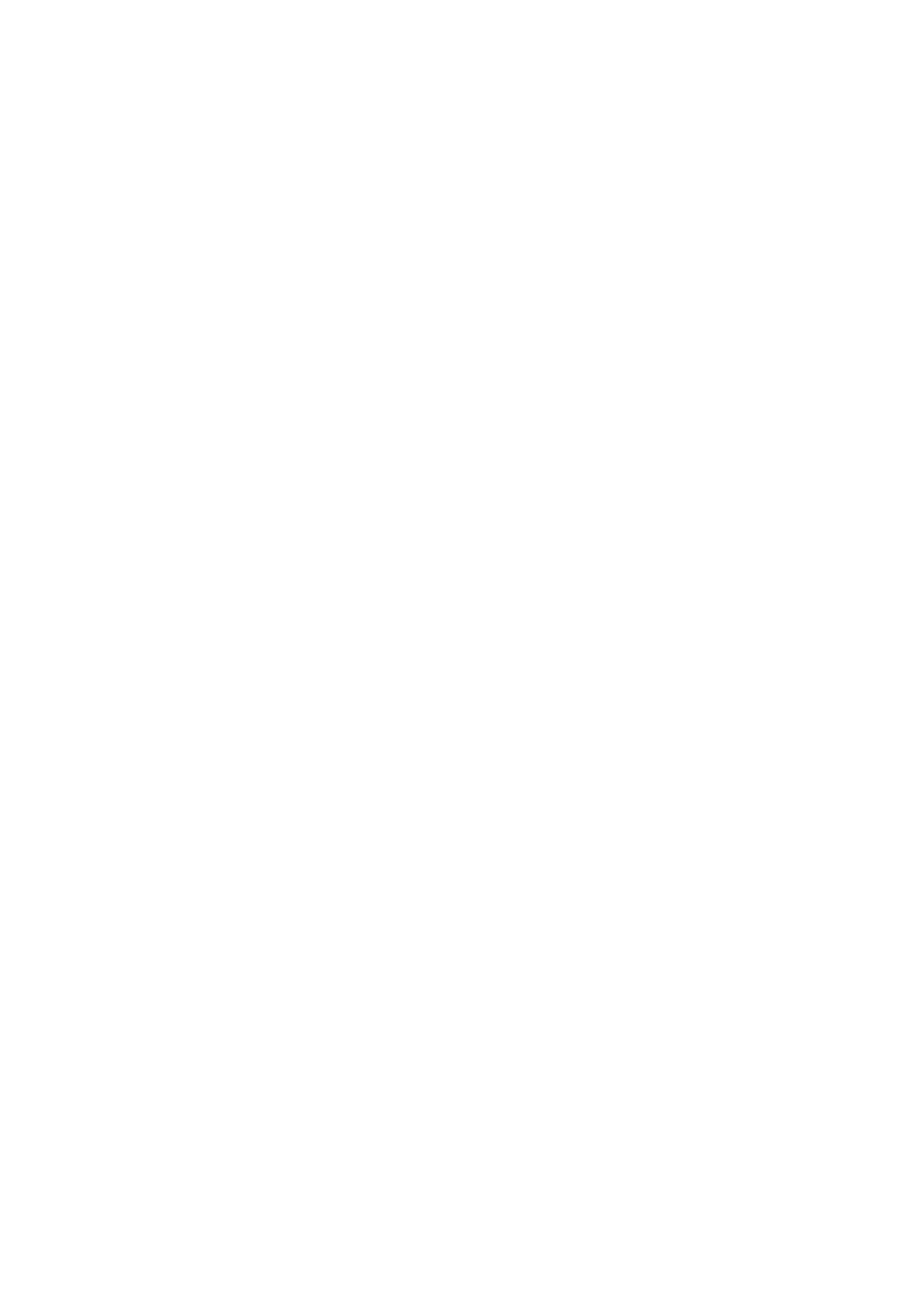| ---- |  |
|------|--|
|      |  |
|      |  |
|      |  |
|      |  |
|      |  |
|      |  |
|      |  |
|      |  |
|      |  |
|      |  |
|      |  |
|      |  |
|      |  |
|      |  |
|      |  |
|      |  |
|      |  |
|      |  |
|      |  |
|      |  |
|      |  |
|      |  |
|      |  |
|      |  |
|      |  |
|      |  |
|      |  |
|      |  |
|      |  |
|      |  |
|      |  |
|      |  |
|      |  |
|      |  |
|      |  |
|      |  |
|      |  |
|      |  |
|      |  |
|      |  |
|      |  |
|      |  |
|      |  |
|      |  |
|      |  |
|      |  |
|      |  |
|      |  |
|      |  |
|      |  |
|      |  |
|      |  |
|      |  |
|      |  |
|      |  |
|      |  |
|      |  |
|      |  |

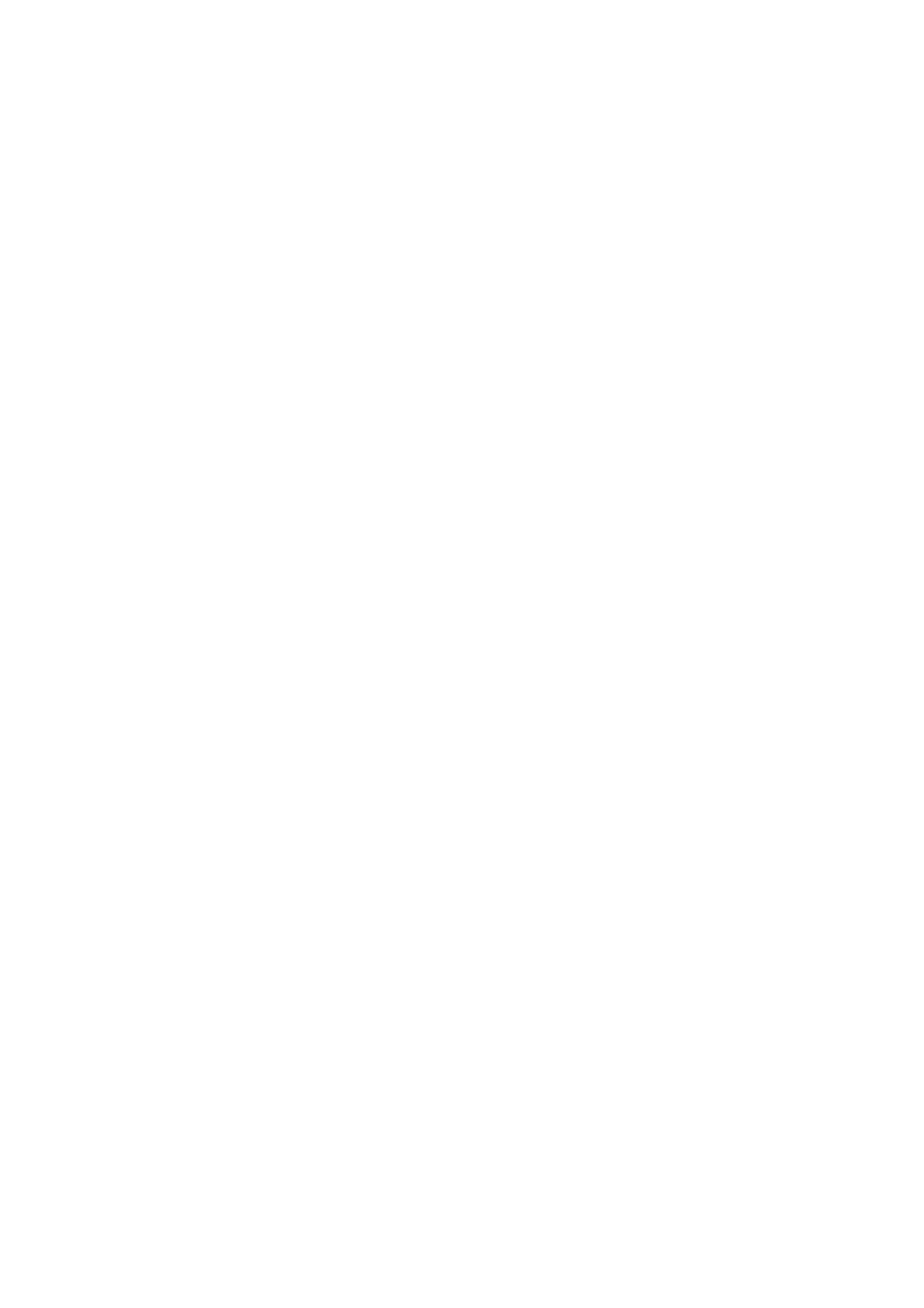| ---- |  |
|------|--|
|      |  |
|      |  |
|      |  |
|      |  |
|      |  |
|      |  |
|      |  |
|      |  |
|      |  |
|      |  |
|      |  |
|      |  |
|      |  |
|      |  |
|      |  |
|      |  |
|      |  |
|      |  |
|      |  |
|      |  |
|      |  |
|      |  |
|      |  |
|      |  |
|      |  |
|      |  |
|      |  |
|      |  |
|      |  |
|      |  |
|      |  |
|      |  |
|      |  |
|      |  |
|      |  |
|      |  |
|      |  |
|      |  |
|      |  |
|      |  |
|      |  |
|      |  |
|      |  |
|      |  |
|      |  |
|      |  |
|      |  |
|      |  |
|      |  |
|      |  |
|      |  |
|      |  |
|      |  |
|      |  |
|      |  |
|      |  |
|      |  |
|      |  |

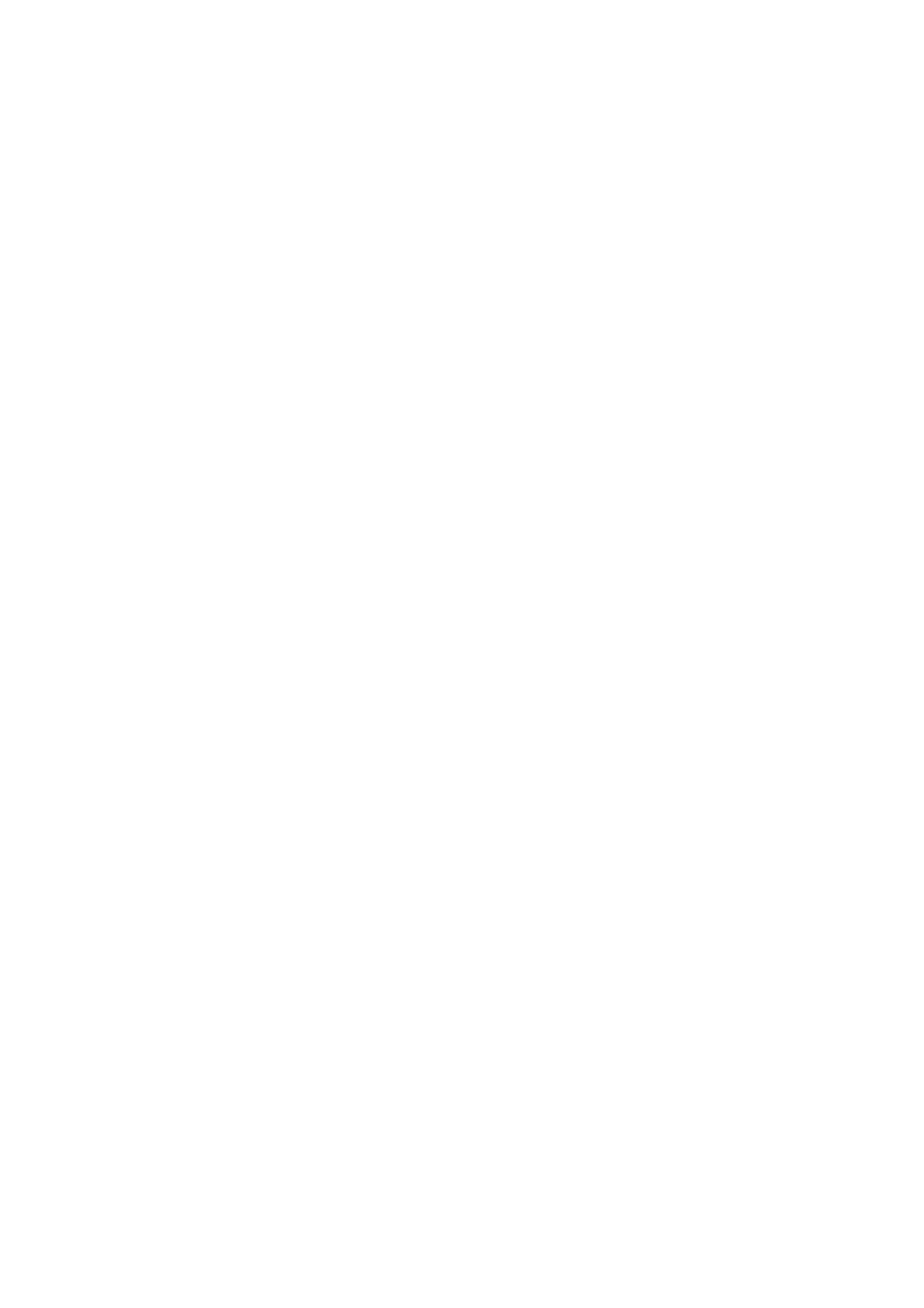| ---- |  |
|------|--|
|      |  |
|      |  |
|      |  |
|      |  |
|      |  |
|      |  |
|      |  |
|      |  |
|      |  |
|      |  |
|      |  |
|      |  |
|      |  |
|      |  |
|      |  |
|      |  |
|      |  |
|      |  |
|      |  |
|      |  |
|      |  |
|      |  |
|      |  |
|      |  |
|      |  |
|      |  |
|      |  |
|      |  |
|      |  |
|      |  |
|      |  |
|      |  |
|      |  |
|      |  |
|      |  |
|      |  |
|      |  |
|      |  |
|      |  |
|      |  |
|      |  |
|      |  |
|      |  |
|      |  |
|      |  |
|      |  |
|      |  |
|      |  |
|      |  |
|      |  |
|      |  |
|      |  |
|      |  |
|      |  |
|      |  |
|      |  |
|      |  |
|      |  |

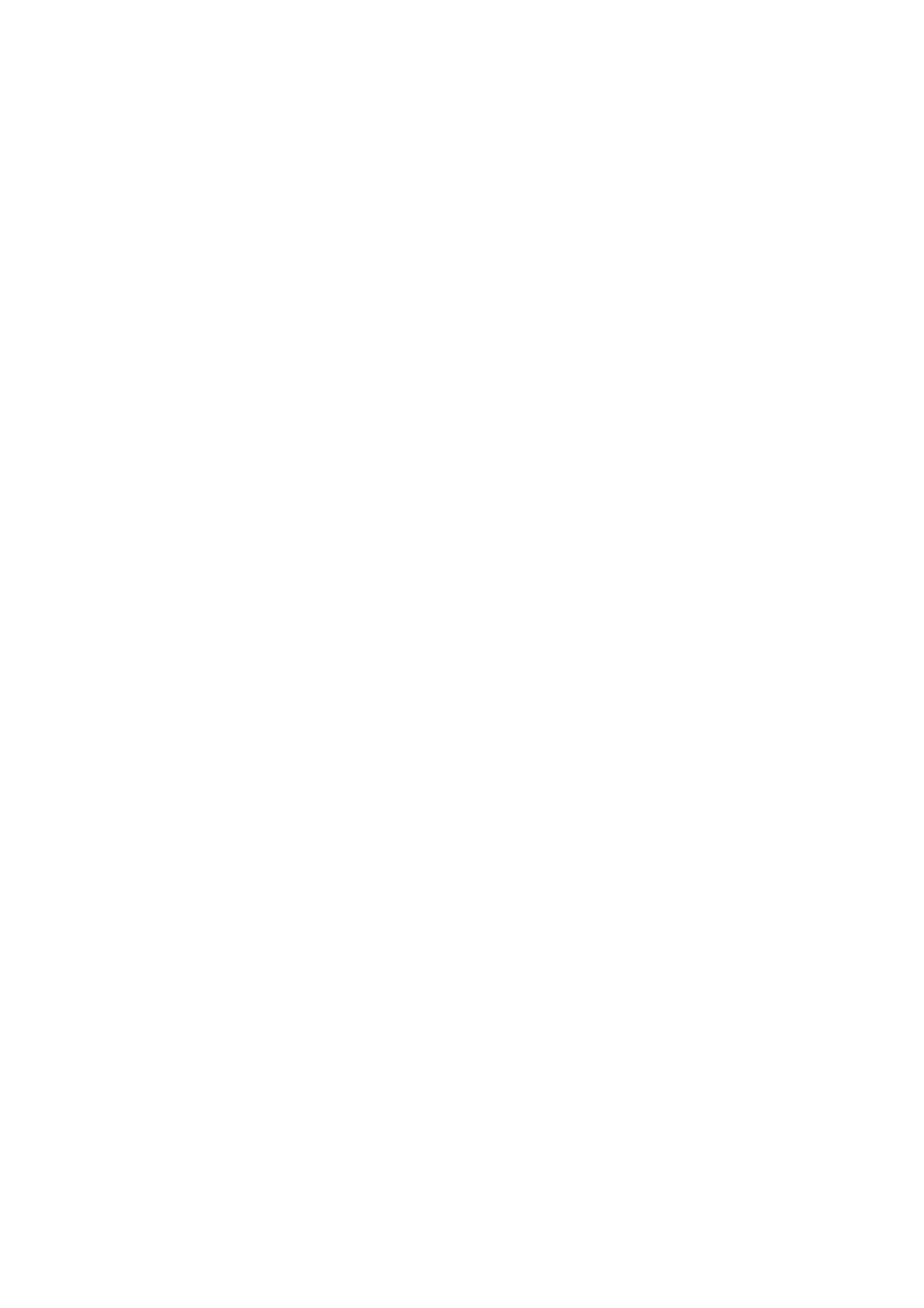| ---- |  |
|------|--|
|      |  |
|      |  |
|      |  |
|      |  |
|      |  |
|      |  |
|      |  |
|      |  |
|      |  |
|      |  |
|      |  |
|      |  |
|      |  |
|      |  |
|      |  |
|      |  |
|      |  |
|      |  |
|      |  |
|      |  |
|      |  |
|      |  |
|      |  |
|      |  |
|      |  |
|      |  |
|      |  |
|      |  |
|      |  |
|      |  |
|      |  |
|      |  |
|      |  |
|      |  |
|      |  |
|      |  |
|      |  |
|      |  |
|      |  |
|      |  |
|      |  |
|      |  |
|      |  |
|      |  |
|      |  |
|      |  |
|      |  |
|      |  |
|      |  |
|      |  |
|      |  |
|      |  |
|      |  |
|      |  |
|      |  |
|      |  |
|      |  |
|      |  |

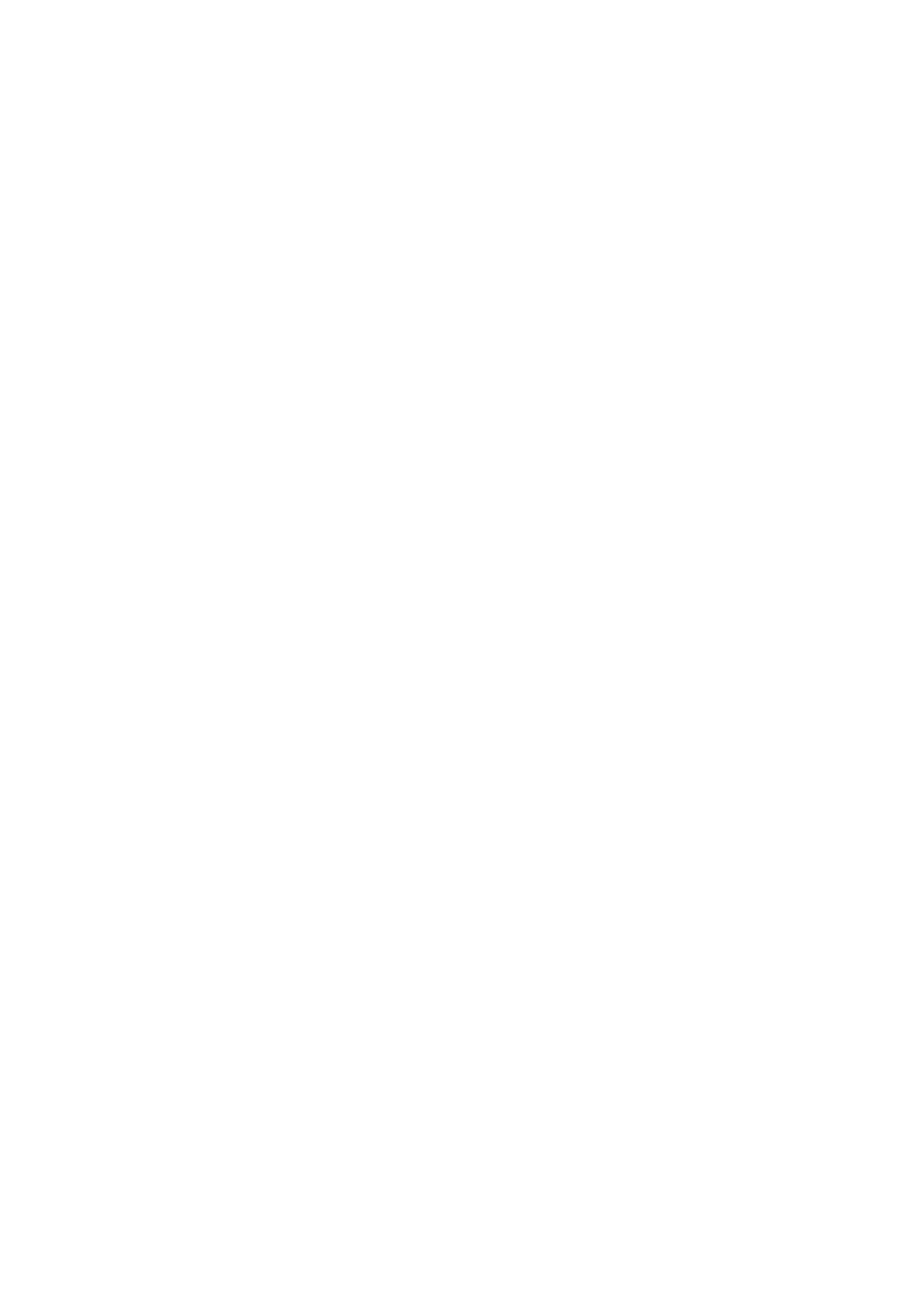| ---- |  |
|------|--|
|      |  |
|      |  |
|      |  |
|      |  |
|      |  |
|      |  |
|      |  |
|      |  |
|      |  |
|      |  |
|      |  |
|      |  |
|      |  |
|      |  |
|      |  |
|      |  |
|      |  |
|      |  |
|      |  |
|      |  |
|      |  |
|      |  |
|      |  |
|      |  |
|      |  |
|      |  |
|      |  |
|      |  |
|      |  |
|      |  |
|      |  |
|      |  |
|      |  |
|      |  |
|      |  |
|      |  |
|      |  |
|      |  |
|      |  |
|      |  |
|      |  |
|      |  |
|      |  |
|      |  |
|      |  |
|      |  |
|      |  |
|      |  |
|      |  |
|      |  |
|      |  |
|      |  |
|      |  |
|      |  |
|      |  |
|      |  |
|      |  |
|      |  |

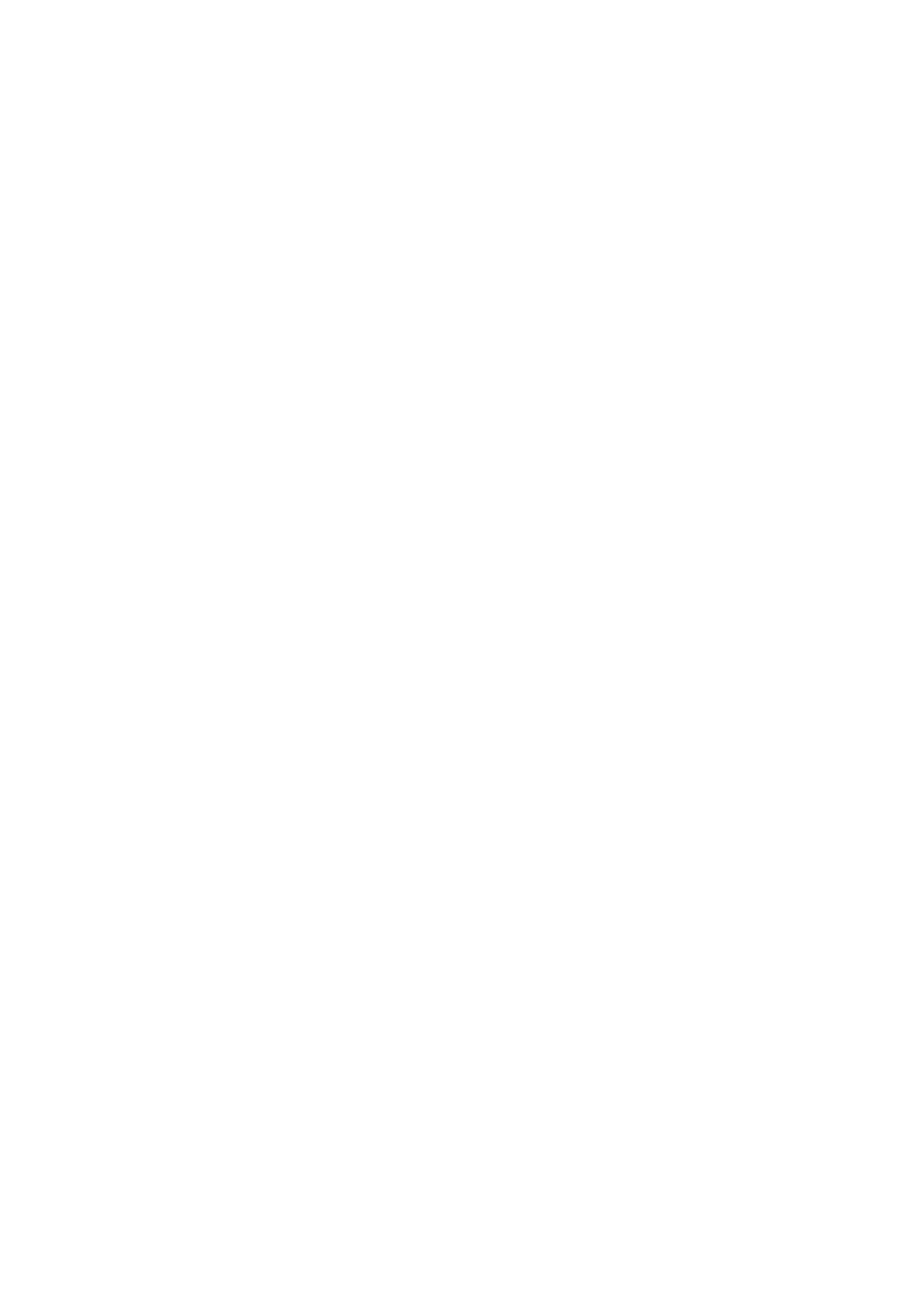| ---- |  |
|------|--|
|      |  |
|      |  |
|      |  |
|      |  |
|      |  |
|      |  |
|      |  |
|      |  |
|      |  |
|      |  |
|      |  |
|      |  |
|      |  |
|      |  |
|      |  |
|      |  |
|      |  |
|      |  |
|      |  |
|      |  |
|      |  |
|      |  |
|      |  |
|      |  |
|      |  |
|      |  |
|      |  |
|      |  |
|      |  |
|      |  |
|      |  |
|      |  |
|      |  |
|      |  |
|      |  |
|      |  |
|      |  |
|      |  |
|      |  |
|      |  |
|      |  |
|      |  |
|      |  |
|      |  |
|      |  |
|      |  |
|      |  |
|      |  |
|      |  |
|      |  |
|      |  |
|      |  |
|      |  |
|      |  |
|      |  |
|      |  |
|      |  |
|      |  |

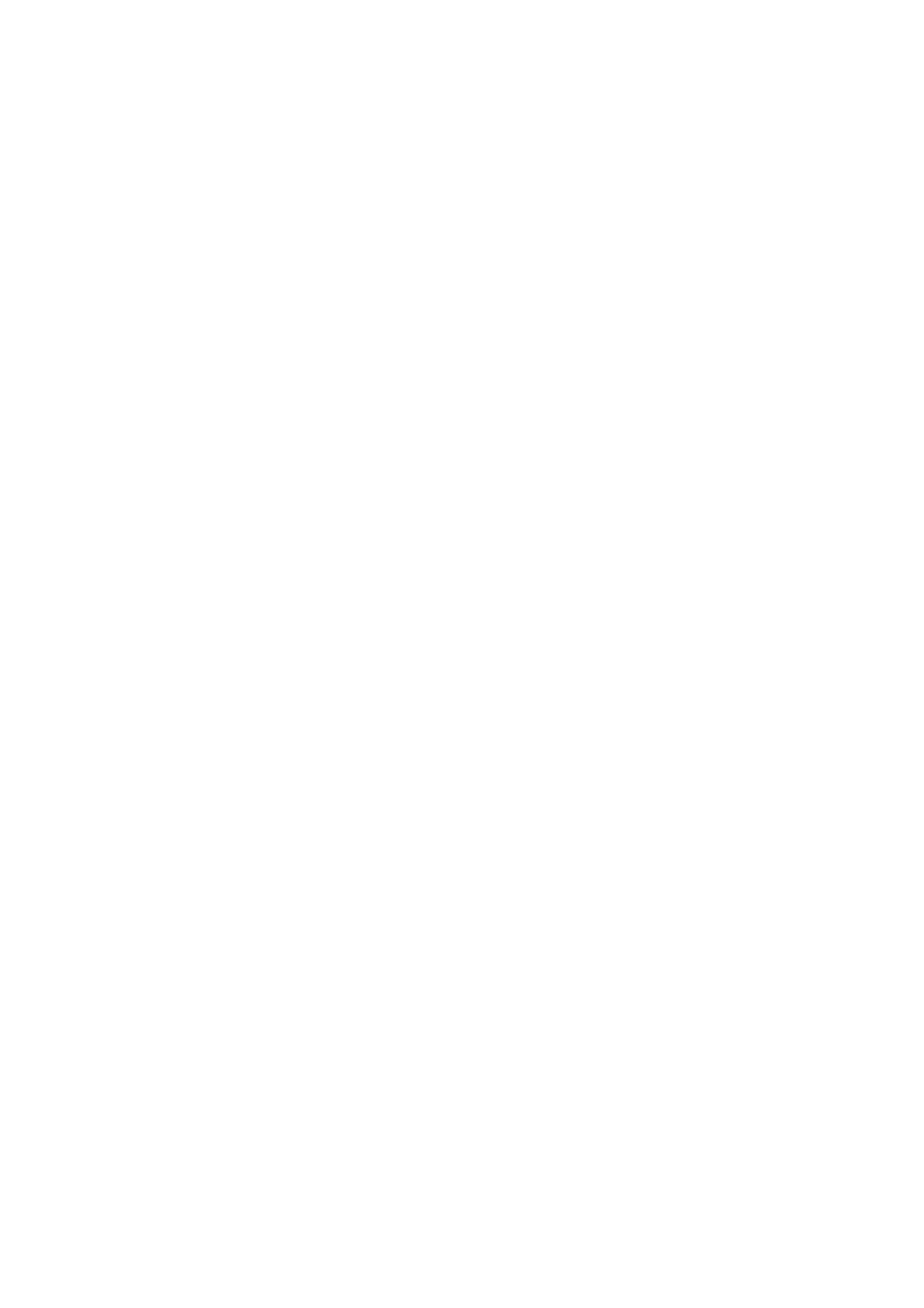| ---- |  |
|------|--|
|      |  |
|      |  |
|      |  |
|      |  |
|      |  |
|      |  |
|      |  |
|      |  |
|      |  |
|      |  |
|      |  |
|      |  |
|      |  |
|      |  |
|      |  |
|      |  |
|      |  |
|      |  |
|      |  |
|      |  |
|      |  |
|      |  |
|      |  |
|      |  |
|      |  |
|      |  |
|      |  |
|      |  |
|      |  |
|      |  |
|      |  |
|      |  |
|      |  |
|      |  |
|      |  |
|      |  |
|      |  |
|      |  |
|      |  |
|      |  |
|      |  |
|      |  |
|      |  |
|      |  |
|      |  |
|      |  |
|      |  |
|      |  |
|      |  |
|      |  |
|      |  |
|      |  |
|      |  |
|      |  |
|      |  |
|      |  |
|      |  |
|      |  |

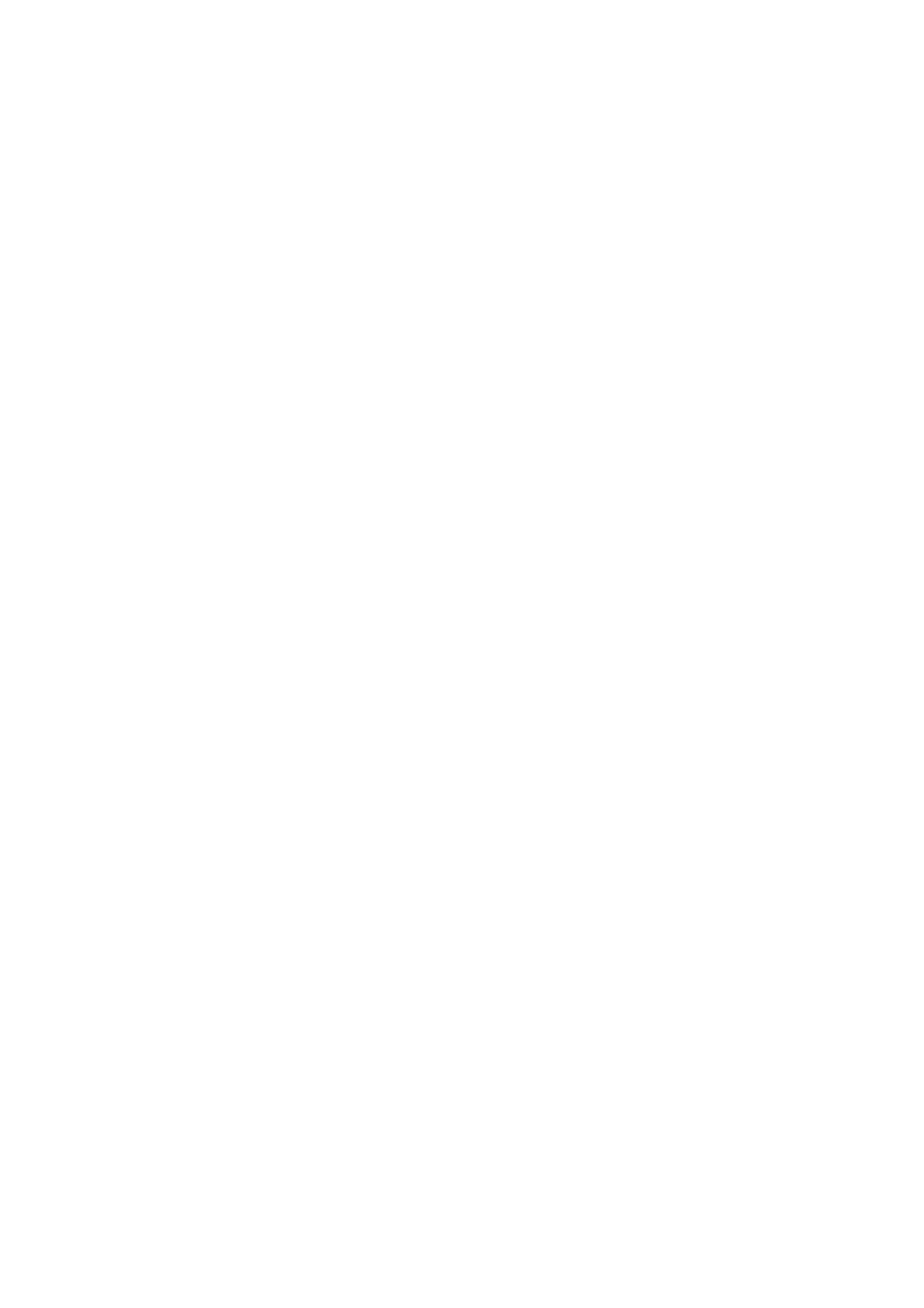| ---- |  |
|------|--|
|      |  |
|      |  |
|      |  |
|      |  |
|      |  |
|      |  |
|      |  |
|      |  |
|      |  |
|      |  |
|      |  |
|      |  |
|      |  |
|      |  |
|      |  |
|      |  |
|      |  |
|      |  |
|      |  |
|      |  |
|      |  |
|      |  |
|      |  |
|      |  |
|      |  |
|      |  |
|      |  |
|      |  |
|      |  |
|      |  |
|      |  |
|      |  |
|      |  |
|      |  |
|      |  |
|      |  |
|      |  |
|      |  |
|      |  |
|      |  |
|      |  |
|      |  |
|      |  |
|      |  |
|      |  |
|      |  |
|      |  |
|      |  |
|      |  |
|      |  |
|      |  |
|      |  |
|      |  |
|      |  |
|      |  |
|      |  |
|      |  |
|      |  |

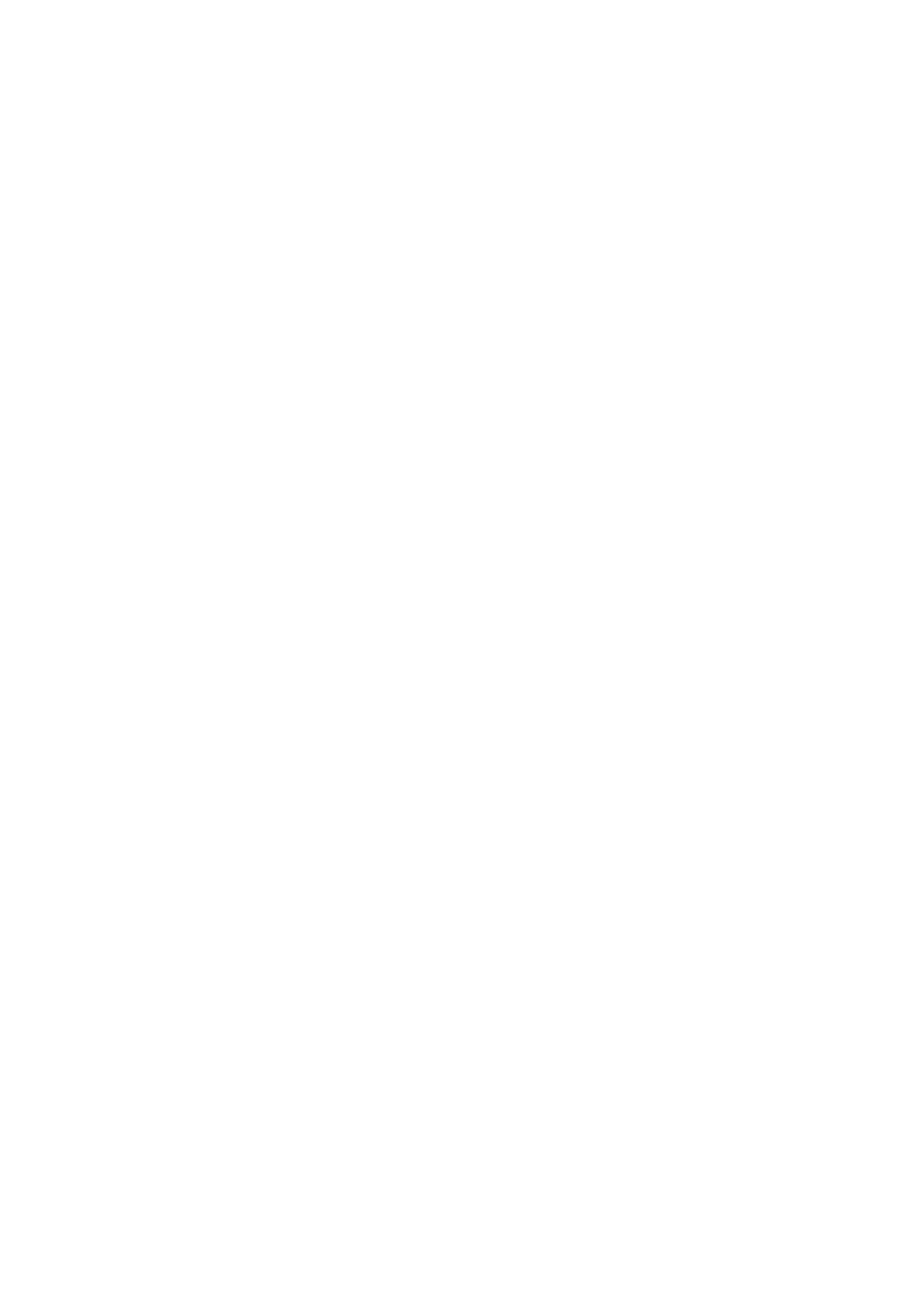| ---- |  |
|------|--|
|      |  |
|      |  |
|      |  |
|      |  |
|      |  |
|      |  |
|      |  |
|      |  |
|      |  |
|      |  |
|      |  |
|      |  |
|      |  |
|      |  |
|      |  |
|      |  |
|      |  |
|      |  |
|      |  |
|      |  |
|      |  |
|      |  |
|      |  |
|      |  |
|      |  |
|      |  |
|      |  |
|      |  |
|      |  |
|      |  |
|      |  |
|      |  |
|      |  |
|      |  |
|      |  |
|      |  |
|      |  |
|      |  |
|      |  |
|      |  |
|      |  |
|      |  |
|      |  |
|      |  |
|      |  |
|      |  |
|      |  |
|      |  |
|      |  |
|      |  |
|      |  |
|      |  |
|      |  |
|      |  |
|      |  |
|      |  |
|      |  |
|      |  |

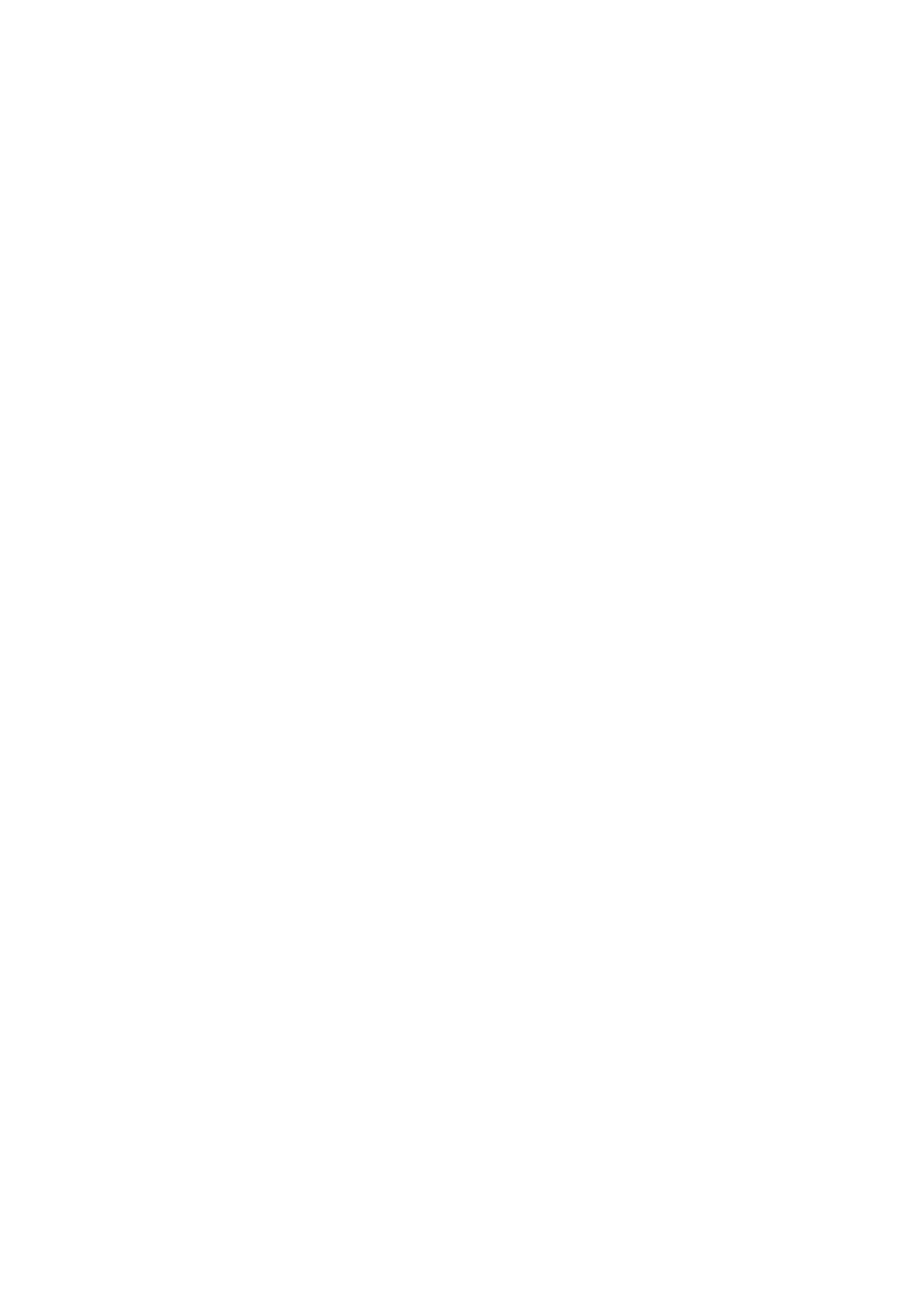| ---- |  |
|------|--|
|      |  |
|      |  |
|      |  |
|      |  |
|      |  |
|      |  |
|      |  |
|      |  |
|      |  |
|      |  |
|      |  |
|      |  |
|      |  |
|      |  |
|      |  |
|      |  |
|      |  |
|      |  |
|      |  |
|      |  |
|      |  |
|      |  |
|      |  |
|      |  |
|      |  |
|      |  |
|      |  |
|      |  |
|      |  |
|      |  |
|      |  |
|      |  |
|      |  |
|      |  |
|      |  |
|      |  |
|      |  |
|      |  |
|      |  |
|      |  |
|      |  |
|      |  |
|      |  |
|      |  |
|      |  |
|      |  |
|      |  |
|      |  |
|      |  |
|      |  |
|      |  |
|      |  |
|      |  |
|      |  |
|      |  |
|      |  |
|      |  |
|      |  |

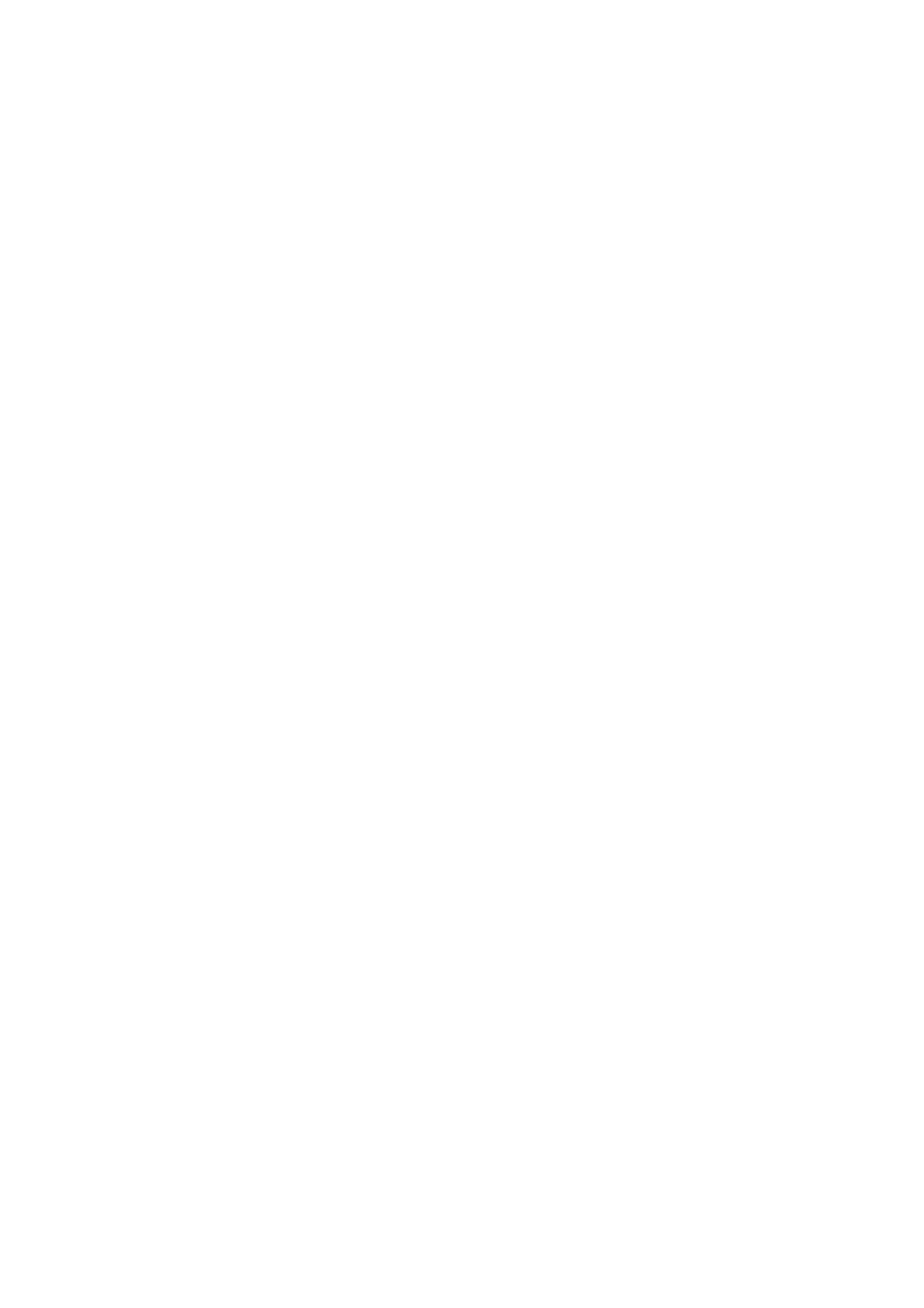| ---- |  |
|------|--|
|      |  |
|      |  |
|      |  |
|      |  |
|      |  |
|      |  |
|      |  |
|      |  |
|      |  |
|      |  |
|      |  |
|      |  |
|      |  |
|      |  |
|      |  |
|      |  |
|      |  |
|      |  |
|      |  |
|      |  |
|      |  |
|      |  |
|      |  |
|      |  |
|      |  |
|      |  |
|      |  |
|      |  |
|      |  |
|      |  |
|      |  |
|      |  |
|      |  |
|      |  |
|      |  |
|      |  |
|      |  |
|      |  |
|      |  |
|      |  |
|      |  |
|      |  |
|      |  |
|      |  |
|      |  |
|      |  |
|      |  |
|      |  |
|      |  |
|      |  |
|      |  |
|      |  |
|      |  |
|      |  |
|      |  |
|      |  |
|      |  |
|      |  |

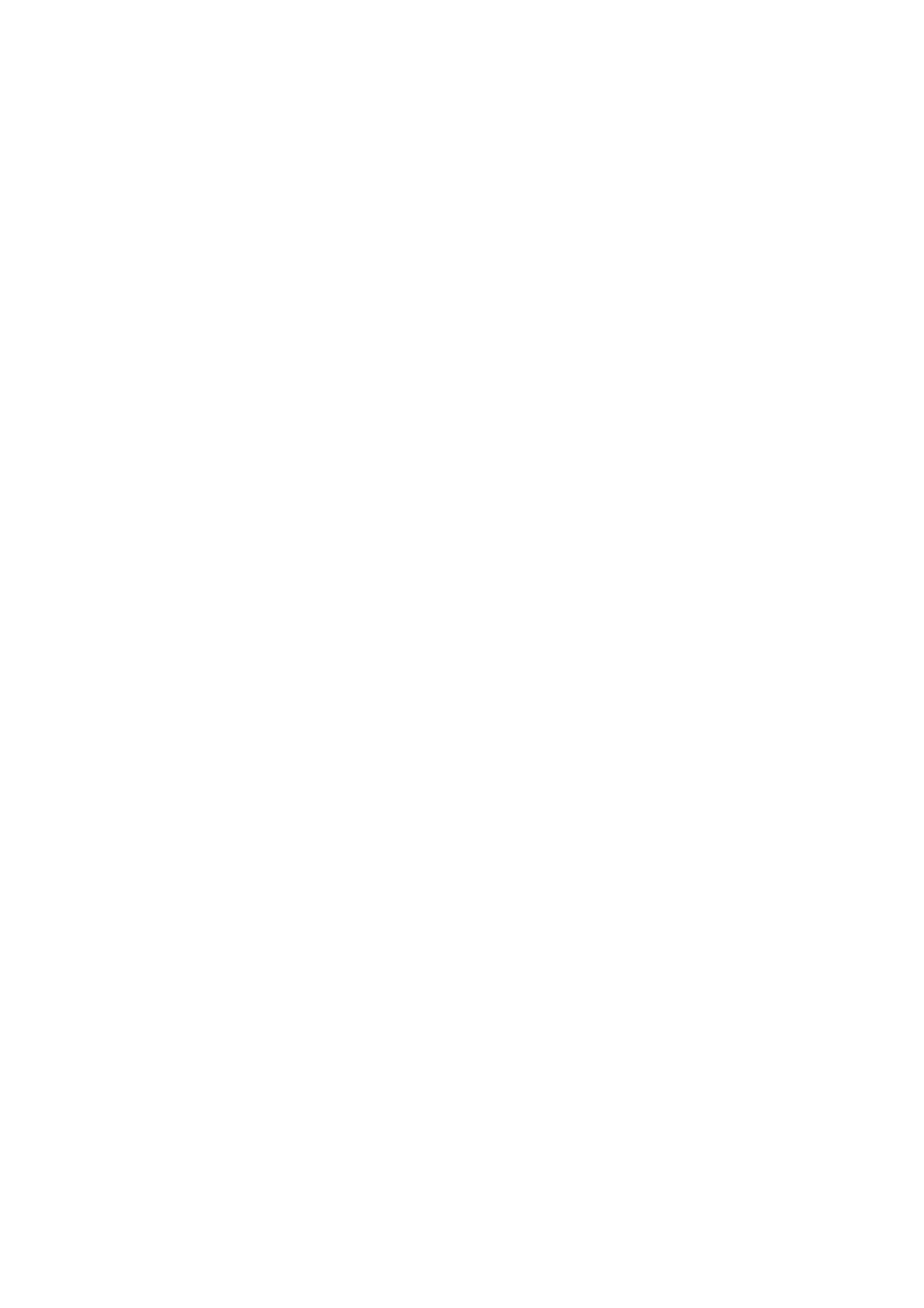| ---- |  |
|------|--|
|      |  |
|      |  |
|      |  |
|      |  |
|      |  |
|      |  |
|      |  |
|      |  |
|      |  |
|      |  |
|      |  |
|      |  |
|      |  |
|      |  |
|      |  |
|      |  |
|      |  |
|      |  |
|      |  |
|      |  |
|      |  |
|      |  |
|      |  |
|      |  |
|      |  |
|      |  |
|      |  |
|      |  |
|      |  |
|      |  |
|      |  |
|      |  |
|      |  |
|      |  |
|      |  |
|      |  |
|      |  |
|      |  |
|      |  |
|      |  |
|      |  |
|      |  |
|      |  |
|      |  |
|      |  |
|      |  |
|      |  |
|      |  |
|      |  |
|      |  |
|      |  |
|      |  |
|      |  |
|      |  |
|      |  |
|      |  |
|      |  |
|      |  |